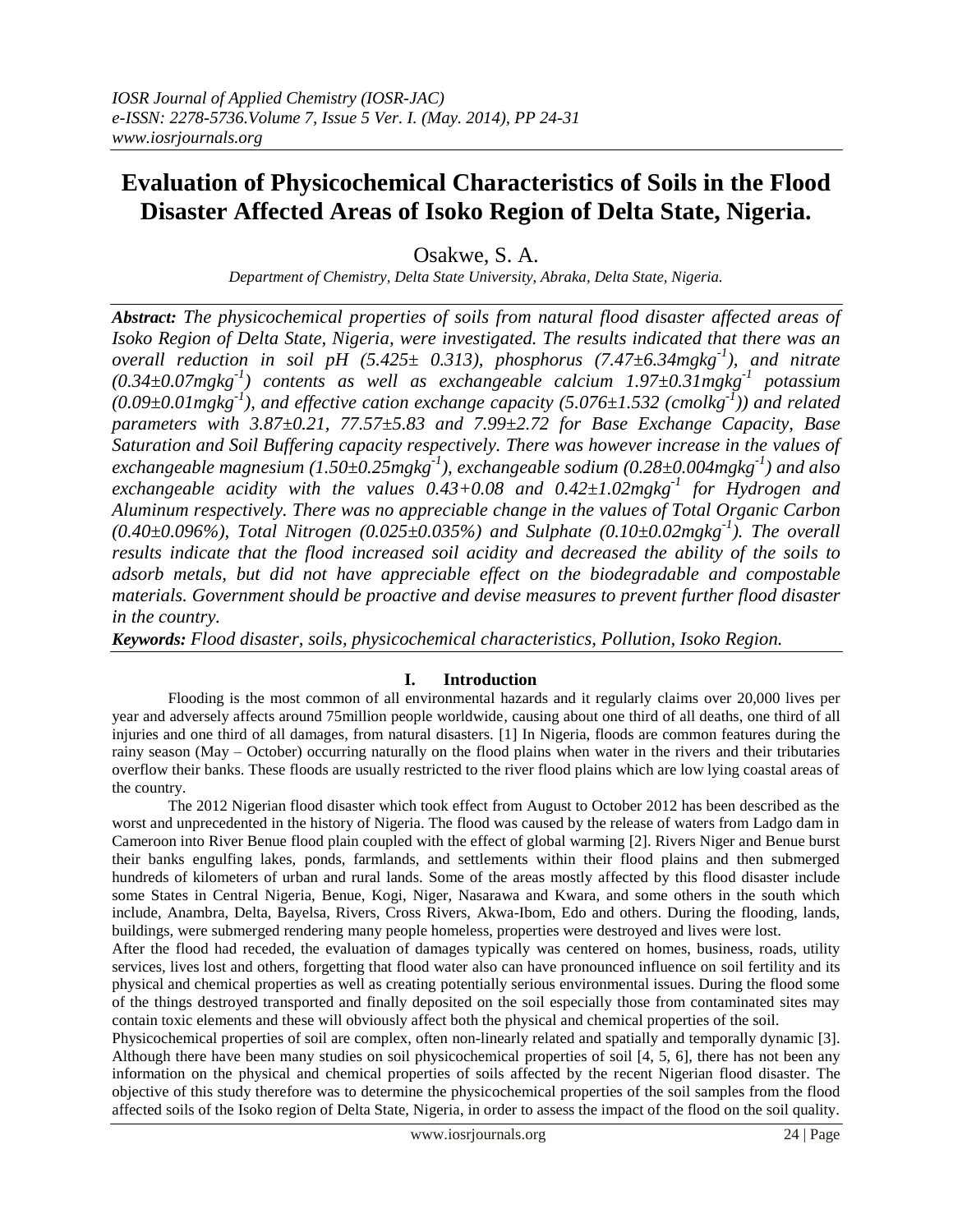# **II. Materials and Methods**

#### **Description of the Study Area**

The study area lies between Latitude  $5^0 22^1 55.55^{11} (5.381^0)$  North and Longitude  $6^0 12^1 51^{11} (6.2142^0)$ East. It has a tropical climate which is marked by two distinct seasons, the dry and rainy seasons which occur between November and March and between April and October respectively. The average annual rainfall is about 270cm. The rainfall is heaviest in the months of July and August. The area has a high temperature ranging between 28 and 45<sup>o</sup>C depending on the season. The vegetation is mangrove swamp/forest and the major economic trees are palm and rubber with few others like Iroko, Obeche, Abora, Rafia and Mahogany. The occupations of the people are farming, fishing, trading and teaching.

# **Sample Collection**

Soil samples were collected from seven different flood affected towns in Isoko Area of Delta State, Nigeria, using soil auger. In each town, samples were collected from three different locations at depths 0–15cm, 15– 30cm and 30– 45cm, representing top, sub and bottom soils respectively. The auger borings from each depth from each town were bulked and representative samples were finally taken after series of coning and quartering [7]. Soil samples were also collected from another town in the same area which was not affected by flood, as control.

#### **Sample Preparation**

The soil samples were air-dried for a period of one week in a clean well – ventilated laboratory [8], homogenized by grinding, passed through a 2mm (10mesh) stainless sieve and stored in labeled plastic cans ready for analysis.

#### **Sample Analysis**

Soil pH was measured in a soil–water ratio of 1:2.5 [9] Total Organic Carbon (TOC) was determined by the method described by Nelson and Sommers, [10]. Total Nitrogen was analyzed using Micro-Kjeldahl method. Available phosphorus was determined by the method of Bray and Kurtz [11], while particle size to separate sand, silt and clay was achieved using the method of Bouyocous [12], Exchangeable cations and cation exchange capacity were determined by Schollenberger and Simons, [13] method while exchangeable acidity  $(H^+, Al^{3+})$  was determined by the method of Jackson and Burton [14]. Sulphate and nitrate were determined calorimetrically [15]. Electrical conductivity was measured by the method of Chopra and Kanzar [16]. All reagents used in this study were of pure analytical grade and all the analyses were done in duplicate.

# **III. Results and Discussion**

Table 1 presents some physicochemical characteristics of the soils from all the sites.

|              |                        |      | rabic 1. Thysicochemical Froperties of the boll samples in |       |             |                 |             |          |         |               |
|--------------|------------------------|------|------------------------------------------------------------|-------|-------------|-----------------|-------------|----------|---------|---------------|
| <b>Sampl</b> | Dept                   | рH   | $TOC$ $(\% )$                                              | T.N.  | P           | N0 <sub>3</sub> | $50^{2}$    | $%$ Clay | % Silt  | $\frac{0}{0}$ |
| e Site       | h                      |      |                                                            | (%)   | $mgkg^{-1}$ | mgkg            | $mgkg^{-1}$ |          |         | Sand          |
|              | $\mathbf{C}\mathbf{m}$ |      |                                                            |       |             |                 |             |          |         |               |
| Site A       | $0-15$                 | 5.50 | 0.96                                                       | 0.071 | 26.54       | 0.08            | 0.221       | 7.1      | 3.9     | 89.0          |
|              | $15-30$                | 5.20 | 0.51                                                       | 0.034 | 12.84       | 0.70            | 0.21        | 9.0      | 2.5     | 88.5          |
|              | $30 - 45$              | 5.10 | 0.38                                                       | 0.019 | 3.48        | 0.50            | 0.14        | 1.1      | 1.9     | 79.0          |
| Site B       | $0 - 15$               | 5.00 | 0.19                                                       | 0.008 | 1.21        | 0.34            | 0.02        | 18.6     | 1.4     | 80.0          |
|              | $15-30$                | 4.90 | 0.13                                                       | 0.005 | 0.62        | 0.42            | 0.10        | 19.6     | 1.4     | 79.0          |
|              | $30 - 45$              | 4.80 | 0.06                                                       | 0.003 | 0.44        | 0.47            | 0.14        | 20.6     | 0.9     | 78.5          |
| Site C       | $0-15$                 | 5.50 | 0.22                                                       | 0.014 | 3.09        | 0.04            | 0.07        | 6.0      | $1.0\,$ | 93.0          |
|              | $15-30$                | 5.40 | 0.16                                                       | 0.006 | 1.78        | 0.25            | 0.05        | 6.1      | 0.9     | 93.0          |
|              | $30 - 45$              | 5.10 | 0.10                                                       | 0.004 | 1.68        | 0.07            | 0.04        | 6.9      | 0.5     | 92.6          |
| Site D       | $0 - 15$               | 5.80 | 0.48                                                       | 0.023 | 23.28       | 0.11            | 0.03        | 3.6      | 1.4     | 95.0          |
|              | $15-30$                | 5.70 | 0.32                                                       | 0.019 | 19.48       | 0.25            | 0.04        | 4.6      | 1.4     | 94.0          |
|              | $30 - 45$              | 5.60 | 0.19                                                       | 0.012 | 7.53        | 0.19            | 0.02        | 5.0      | $\cdot$ | 94.0          |
| Site E       | $0-15$                 | 6.00 | 0.63                                                       | 0.041 | 9.63        | 0.53            | 0.14        | 9.1      | 2.9     | 88.0          |
|              | $15-30$                | 5.90 | 0.51                                                       | 0.033 | 5.88        | 0.15            | 0.08        | 9.6      | 2.4     | 88.0          |
|              | $30 - 45$              | 5.70 | 0.22                                                       | 0.008 | 3.53        | 0.89            | 0.07        | 11.6     | 1.4     | 88.0          |
| Site F       | $0 - 15$               | 5.60 | 1.09                                                       | 0.073 | 15.31       | 0.87            | 0.05        | 8.1      | 3.9     | 88.0          |
|              | $15 - 30$              | 5.50 | 0.76                                                       | 0.051 | 7.75        | 0.52            | 0.19        | 10.6     | 2.4     | 88.0          |
|              | $30 - 45$              | 5.40 | 0.48                                                       | 0.028 | 6.69        | 1.10            | 0.14        | 12.6     | 1.4     | 86.0          |
| Site G       | $0 - 15$               | 5.60 | 0.48                                                       | 0.029 | 3.63        | 0.12            | 0.09        | 9.6      | 1.4     | 89.0          |
|              | $15-30$                | 5.40 | 0.32                                                       | 0.017 | 1.90        | 0.07            | 0.16        | 10.6     | 1.4     | 88.0          |

**Table 1: Physicochemical Properties of the Soil Samples in all sites**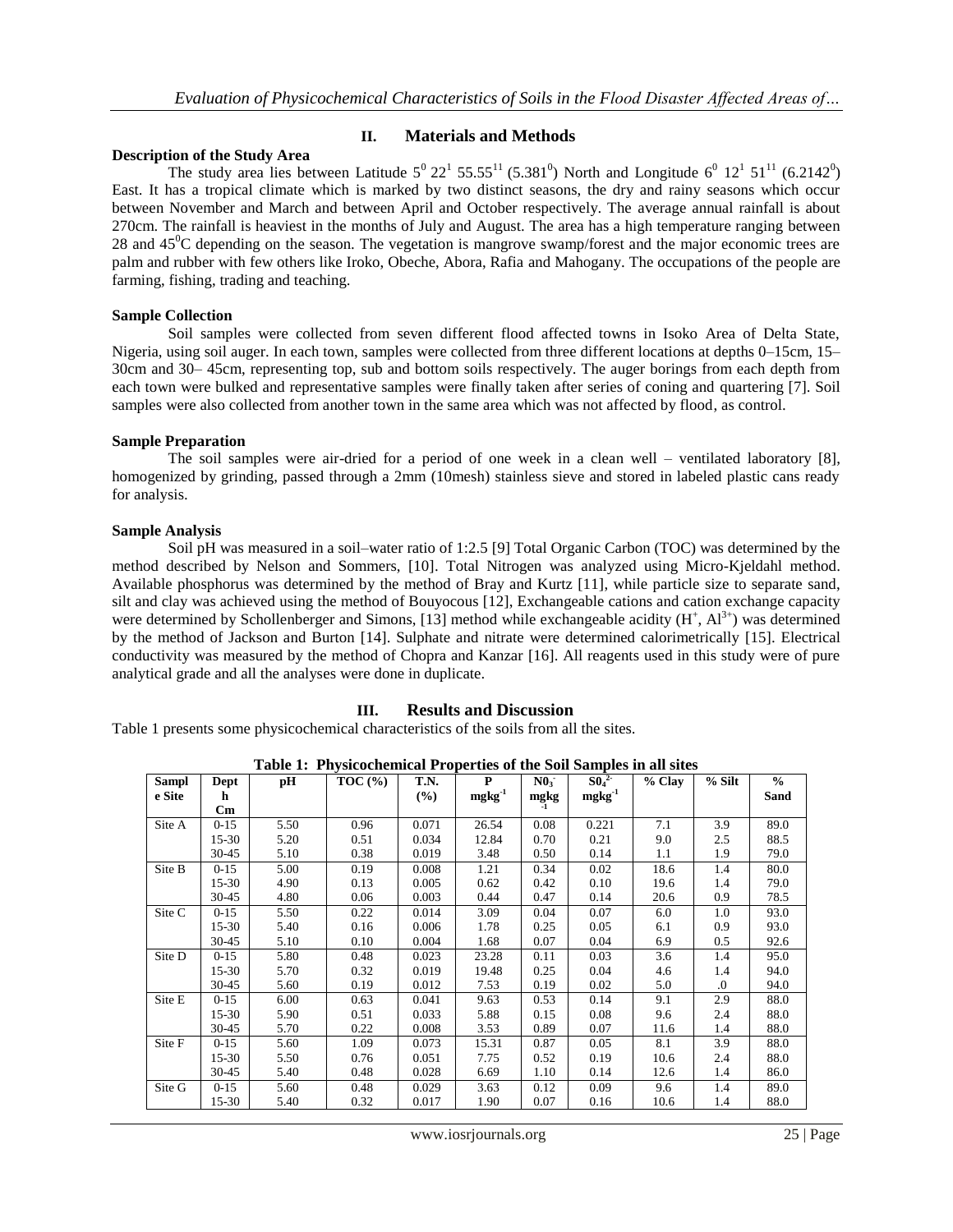|             | $30 - 45$ | 5.10             | 0.19            | 0.008         | 0.86           | 0.02     | 0.20           | 13.6          | 0.4           | 88.0          |
|-------------|-----------|------------------|-----------------|---------------|----------------|----------|----------------|---------------|---------------|---------------|
| Mean        |           | $5.425 \pm 0.31$ | $0.40{\pm}0.09$ | $0.025 \pm 0$ | $7.47 \pm 6.3$ | $0.34 +$ | $0.10{\pm}0.0$ | $9.69 \pm 5.$ | $2.34 \pm 2.$ | $87.8 + 4.$   |
| $\pm$ SD    |           |                  | D               | .035          |                | 0.07     |                | 1099          | 176           | 979           |
| Contro      | $0 - 15$  | 6.50             | 0.59            | 0.034         | 26.91          | 0.67     | 0.14           | 7.6           | 2.4           | 90.0          |
| l Site      | 15-30     | 6.40             | 0.47            | 0.029         | 17.33          | 0.92     | 0.15           | 8.6           | 1.4           | 90.0          |
|             | $30 - 45$ | 6.10             | 0.26            | 0.011         | 5.55           | 0.03     | 0.04           | 11.6          | 0.4           | 88.0          |
| <b>Mean</b> |           | $6.33 \pm 0.21$  | $0.44 \pm 0.17$ | $0.02 \pm 0.$ | $16.6 \pm 10.$ | 0.54     | 0.11           | $9.3 \pm 2.0$ | $1.4 \pm 1.0$ | $89.3 \pm 2.$ |
| $\pm SD$    |           |                  |                 | 01            |                |          |                |               |               | 99            |

The pH of the soils in all the sites ranged from 4.80 to 6.00 with a mean value of 5.43 $\pm$ 0.313 showing that the soils were moderately acidic. The acidity of the soils in all the sites decreased with depth. This is contrary to the observation in a similar study [5]. The values reported in this study are within the range for optimum plant growth and are in the same range with those reported by some other researchers [5, 17, 18]. The values are however lower than those reported elsewhere [6, 19, 20]. Previous studies have shown that a reduction in pH may allow the release of toxic metals that would otherwise be adsorbed in the soil or sediment [21]. Consequently the pH values of these soils indicate a generally high tendency for high availability of the metals thereby increasing the risk of heavy metal plant uptake which may eventually have adverse effect on man through food chain. The pH values in the control sites were relatively higher than those of the studied sites which suggest that the flood disaster contributed to the acidity of the soils of the affected area. Availability and mobility of trace heavy metals is greatly favoured by reduced soil pH  $(2 - 6)$  [27] and values obtained in this study fall within this range. Soil pH is affected by variations in redox potential that periodically occur when the drainage status of soil change from waterlogged to more freely drained and vice versa [23]. pH greatly affects trace metal complexation either through solubility equilibra or due to complexation by soluble and surface ligands [24]

Total Organic Carbon (TOC) values ranged from (%) 0.06 to 1.09 with mean value of 0.40±0.096. These values are in the same range with the values reported in some studies [5, 25], but comparatively lower than the values reported in some other studies [26, 27]. The amount of total organic carbon decreased sharply with soil depth. The organic carbon content of a soil is the net result of the rates of carbon input (the rate of net photosynthesis) and organic decay [28] and it contributes significantly to acidity through contributions from organic acids and biological activities [29] Flooded soils, due to their low mineralization rate under reduced conditions tend to accumulate fairly substantial organic carbon contents and these have some influence on soil structural behaviour [30]. Organic matter, of which organic carbon is the basis, contains humus, which is responsible for the storage and release of plant nutrients. It is vital to plant life in the maintenance of soil fertility. The total organic carbon content is suggestive of microbial activity leading to release of organic carbon and acidic substances [31]. It can also be attributed to the level of debris deposited on the soil as a result of flood.

Total Nitrogen ranged from (%) 0.004 to 0.073 with mean value of 0.025±0.035. The total Nitrogen values recorded in this study are consistent with the range of values reported elsewhere [32]. Nitrogen chemistry in soils include the constant turnover of nitrogen during organic reactions, oxidation of organic nitrogen to nitrogen and nitrogen (IV) oxide gases (denitrification) or to nitrate (mineralization) and also reduction of nitrogen gas to organic nitrogen (Nitrogen Fixation) [28]. Although apparently many microorganisms are capable of denitrification only a few specialized species, the free–living Azobacter, blue–green algae, some anaerobic bacteria and the symbiotic Rhizobium bacteria in legumes are capable of nitrogen fixation. Nitrogen can be introduced into the soils by natural processes such as lightening and decay of plants and it is essential to plants for formation of living tissues of plants. It is also essential for all living things, as it is an essential component of protein such as DNA, RNA and Vitamins, as well as hormones and enzymes [33]. The low nitrogen level in the soils studied can be attributed to the fact that at weakly acidic pH the activities of nitrogen converting bacteria are inhibited [34].

The phosphorus contents of the soil samples in all the sites ranged from  $(mgkg^{-1})$  0.44 to 26.54 with a mean value of 7.47±6.34. The concentrations of phosphorus recorded in this study are almost in the same range with those reported in a similar study [35], but higher than those reported in another study [36] and lower than those documented elsewhere [4, 37]. Phosphorous is made available to plants through the weathering of rocks and decay of organic matters which might have resulted from dead organisms consumed by the flood. Phosphorous is essential in cell division and energy transformation and also metabolic processes in plants [38]. Soil pollution by phosphorous is not a significant environmental issue except when phosphorous is leached into surrounding water [35]. Soil phosphorous is available in very low amounts to plant since most of the total soil phosphorous is tied up in insoluble compounds and its availability depends on the soil pH [39]. Deficiency of phosphorous in soil may cause plant leaves to develop purple colouration, stunted plant growth and decay in plant development while excess of it may cause micronutrient deficiency especially Iron and Zinc [40].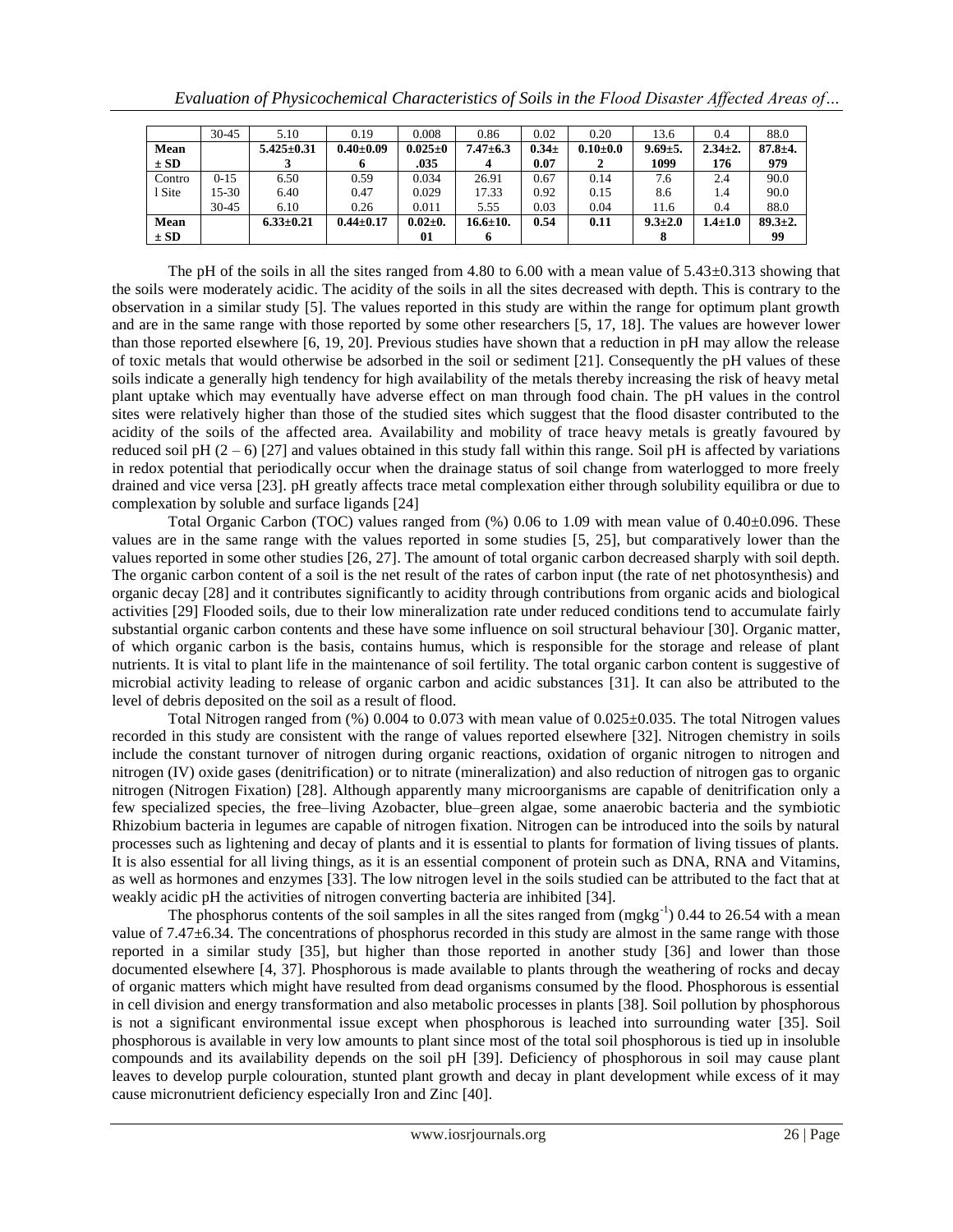The nitrate values ranged from  $(mgkg^{-1})$  0.02 to 1.10 with mean value of 0.34 $\pm$ 0.07. The accumulation of nitrate in the environment results from many sources. It is mainly used in inorganic fertilizers. Burning of fossil fuels in power plants and cars, and all internal combustion engines that usually result in the production of nitric acid ammonia as air pollution is another source of nitrate in the environment. Industrial applications of nitrate as an oxidizing agent, in the production of explosives and as purified potassium nitrate for glass making are also potential sources of environmental nitrate. [33]. Natural process of photochemical oxidation of nitrogen to give oxides of nitrogen during lightening and thunderstorm is also another source of nitrate in the environment [41]. Excessive concentration of nitrate in the environment can be hazardous to health, especially for infants and pregnant human [42]. It is a potential human health threat especially to infants causing the condition known as maethemoglobinemia, also called "blue baby syndrome" [43].

Sulphate levels ranged from  $(mgkg^{-1})$  0.02 to 0.22 with mean value of 0.10 $\pm$ 0.02. Similar results have been established [27]. The sulphate concentration in the soil solution is a good indicator of sulphur availability to plants. Sulphur is an essential micronutrient required by plants and animals. Under normal agricultural conditions, the quantity of sulphur released from organic matter and oxidized to the plant–available sulphate form depends to a great extent on the amount and sulphur status of the organic matter present and on satisfactory microbial environment including soil pH, temperature and water status [28]. Deficiency of sulpur in the soil causes initial yellowing of young leaves spreading to whole plant while excess of sulphur in the soil may cause premature dropping of leaves in plants.

The soil particle size distribution had the mean values of (%) 9.69, 2.34 and 87.84 for clay, silt and sand respectively. Thus sand fraction was the highest, followed by clay and then silt. This is in harmony with reports from some other studies [17, 44, 45] and it is characteristic of the soils of this part of Niger Delta region. This proportion of sand, clay and silt suggested that the soils were coarse in texture. Coarse textured sandy soils usually have a low supply of nutrient and moisture but provide physical support to plant. Fine-textured soils on the other hands, have sufficient water holding capacity, good aeration and often a high supply of nutrients [46]. The amount of clay is really the inorganic colloidal fraction of the soil [28].

Soil texture and acidity affect the adsorption and accumulation of mineral elements by plants and thus play some roles in the vegetation establishment and development of such sites [6, 24, 47].

# **Exchangeable Ions**

Cation exchange capacity (CEC) is the ability or capacity of a soil colloid to hold cations. Cations include Na<sup>+</sup>,  $K^+$ ,  $Ca^{2+}$  and  $Mg^{2+}$  as well as H<sup>+</sup> and Al<sup>3+</sup>. When the exchangeable ions involve basic ions only, it is referred to as Base Exchange Capacity of the soil. Therefore Total Cation Exchange Capacity is the sum of the Base Exchange Capacity and the exchangeable  $H^+$  and  $Al^{3+}$  [48].

The values of the exchangeable cations  $(mgkg^{-1})$  of the soils from all the sites are presented on table 2.

| <b>Sample Site</b> | $Ca2+$ | $Mg^{2+}$ | $Na+$ | $\mathbf{K}^+$ | $H^+$ | $Al^{3+}$                |
|--------------------|--------|-----------|-------|----------------|-------|--------------------------|
| Site A             | 2.08   | 3.04      | 0.28  | 0.13           | 0.60  |                          |
|                    | 1.06   | 1.76      | 0.27  | 0.10           | 0.20  | 0.60                     |
|                    | 1.52   | 1.68      | 0.27  | 0.09           | 0.10  | 0.90                     |
| Site B             | 2.00   | 3.28      | 0.29  | 0.10           | 0.60  | 3.30                     |
|                    | 1.68   | 2.12      | 0.08  | 0.08           | 0.40  | 3.40                     |
|                    | 1.52   | 1.44      | 0.27  | 0.07           | 0.70  | 3.30                     |
| Site C             | 1.44   | 2.32      | 0.30  | 0.08           | 0.80  | ٠                        |
|                    | 1.28   | 2.16      | 0.28  | 0.07           | 0.70  |                          |
|                    | 0.98   | 1.68      | 0.28  | 0.06           | 0.80  |                          |
| Site D             | 2.96   | 1.20      | 0.31  | 0.23           | 0.20  |                          |
|                    | 1.84   | 0.96      | 0.29  | 0.11           | 0.30  |                          |
|                    | 1.76   | 0.80      | 0.27  | 0.08           | 0.30  | ٠                        |
| Site E             | 4.16   | 1.12      | 0.29  | 0.09           | 0.20  |                          |
|                    | 3.52   | 0.48      | 0.27  | 0.07           | 0.20  |                          |
|                    | 2.88   | 0.16      | 0.26  | 0.07           | 0.80  | $\overline{\phantom{0}}$ |
| Site F             | 2.64   | 1.52      | 0.13  | 0.09           | 0.10  | 1.30                     |
|                    | 2.00   | 1.46      | 0.29  | 0.07           | 0.30  | 1.20                     |
|                    | 1.84   | 0.40      | 0.28  | 0.07           | 0.20  | 0.8                      |
| Site G             | 1.92   | 1.84      | 0.32  | 0.15           | 0.30  | 1.30                     |
|                    | 1.36   | 1.04      | 0.28  | 0.07           | 0.80  | 1.00                     |
|                    | 1.04   | 0.96      | 0.27  | 0.06           | 0.30  | 0.70                     |
|                    | 1.44   | 1.28      | 0.29  | 0.09           | 0.47  | 1.00                     |

**Table 2:** Exchangeable cations of the soils from all the sites  $(mgkg^{-1})$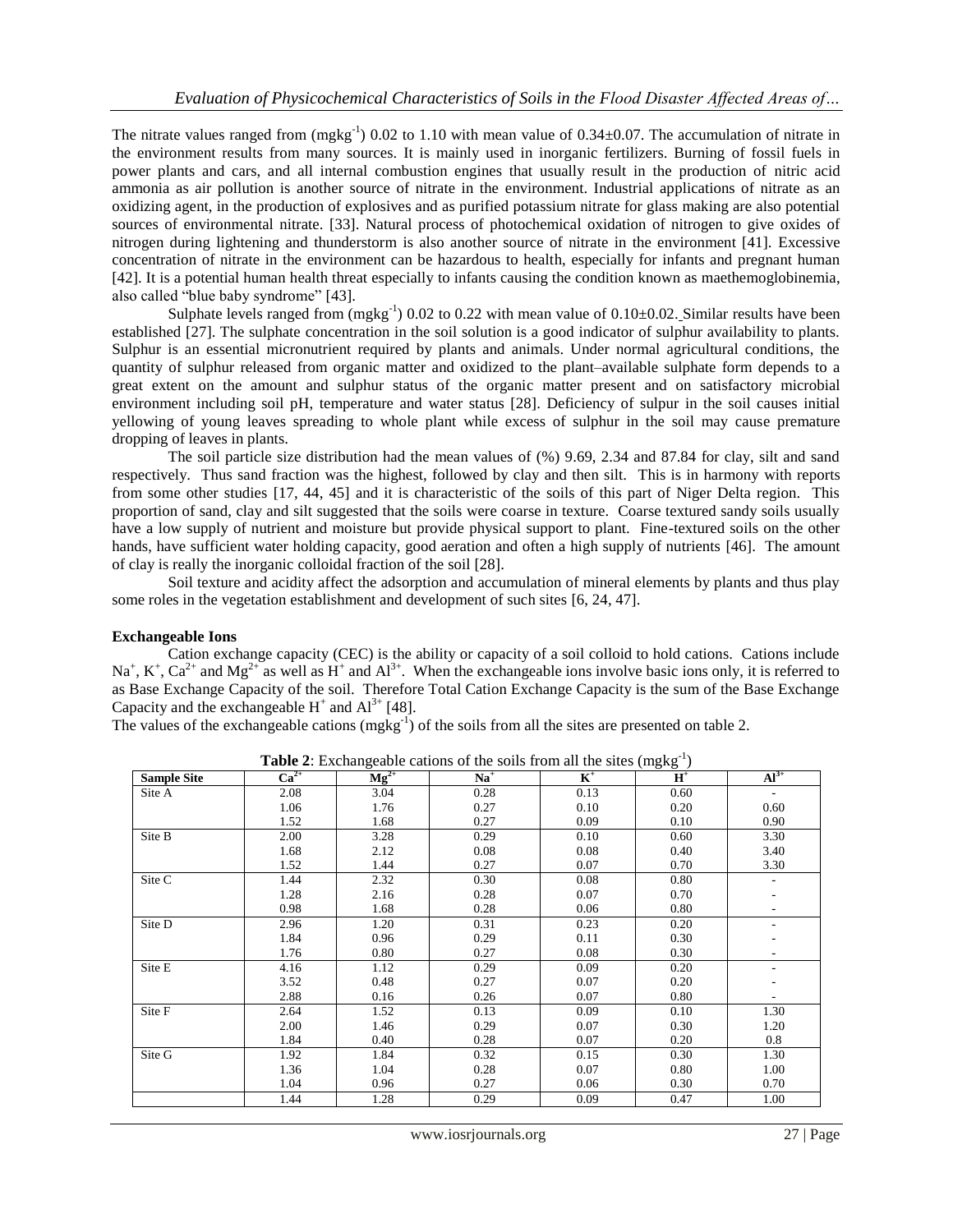| $Mean \pm SD$ | $.97 \pm 0.31$  | $.50 \pm 0.27$  | $0.28 \pm 0.0041$ | $0.09 \pm 0.01$ | $0.43 \pm 0.08$ | $0.42 \pm 1.02$ |
|---------------|-----------------|-----------------|-------------------|-----------------|-----------------|-----------------|
| Control Site  | 5.28            | 0.64            | 0.30              | 0.17            | 0.20            |                 |
|               | 4.60            | 0.56            | 0.20              | 0.15            | 0.20            |                 |
|               | 3.36            | 0.48            | 0.28              | 0.09            | 0.30            |                 |
| $Mean \pm SD$ | $4.41 \pm 0.97$ | $0.56 \pm 0.08$ | 0.26              | 0.14            | 0.23            |                 |

The exchangeable calcium and magnesium levels of the soils varied from  $(mgkg<sup>-1</sup>)$  0.98 to 4.16 with mean value of 1.97±0.31 and from 0.16 to 3.28 with mean value of 1.50±0.27 respectively. The values obtained for calcium are almost in the same range with the values reported in a similar study [27] but lower than those documented in another study [4]. The exchangeable magnesium levels in this study are consistent with those reported elsewhere [4]. The low levels of these two elements may be associated with increased binding of calcium and magnesium ions to soil macrocolloid, thereby reducing availability of these ions in soil solution. The mobility of calcium and magnesium in soil is relatively restricted because of their higher ionic charge and thus are bound more to the exchangeable sites than ions of lower ionic charge. Exchangeable calcium and magnesium are secondary nutrients which are required in relatively smaller but in appreciable quantities [6]. Calcium deficiencies are rare when the soil pH is adequate [39]. Magnesium is a constituent of chlorophyll and chromosome [47].

Exchangeable sodium content varied from  $(mgkg^{-1})$  0.26 to 0.32 with mean value of 0.28 $\pm$ 0.004. These values are in the same range with those reported elsewhere [27] but relatively lower than those reported in another related study [4]. The exchangeable sodium percentage (ESP) (Na 100/CEC), which expresses the relative contribution of sodium to overall exchange capacity is important to the problem of soil dispersion. An increase in exchangeable sodium percentage would bring about dispersion of the soil macrocolloid and a highly dispersed soil is characterized by defloccutation and crusting [49]. High levels of exchangeable sodium affect soil permeability and may be toxic to sensitive plants [50].

Exchangeable potassium levels varied from  $(mgkg^{-1})$  0.06 to 0.23 with mean value of 0.09 $\pm$ 0.01. The values of exchangeable potassium obtained in this study are lower than the critical level of exchangeable potassium for most crops which was given as  $0.20$  mgkg<sup>-1</sup> [51]. Plants utilize potassium for photosynthesis (in the formation of carbohydrates) plant metabolism, regulation of enzyme activity and for increase of sugar, starch and oil content in plant storage organs [4]. Potassium in the soil may exist in unavailable, slowly available (exchangeable and available form in solution) and available form. The exchangeable form becomes available when the potassium in solution is removed by crops [52]

Exchangeable hydrogen levels varied from  $(mgkg^{-1})$  0.10 to 0.80 with mean value of 0.43 $\pm$ 0.08. These low values may be due to depressed ionization of aluminum and hydroxyl and ferrous ions in solution [49].

Exchangeable aluminum was not detected in some of the sites. This may be attributed to increased binding of the ions to soil, macrocolloid at weakly acidic pH. The values ranged from (mgkg<sup>-1</sup>) 0.60 to 3.40 with mean value of  $0.42\pm1.02$ . The presence of exchangeable aluminum at high saturation is closely related to soil infertility, as its ionization results in high soil acidity undesirable for arable crops [4, 53]. At the level of 0.004 mgkg<sup>-1</sup>, aluminum is toxic to many plants [49].

#### **Effective Cation Exchange Capacity (ECEC)**

The values of effective cation exchange capacity of the soil samples and other associated parameters are presented on table 3.

| <b>Sample Site</b> | Depth     | <b>ECEC</b> | <b>Base Exchange Capacity</b><br>$(Ca^{2+} + Mg^{2+} + Na^{+} + K^{+})$ | <b>Base Saturation</b> | <b>Soil Buffering Capacity</b> |
|--------------------|-----------|-------------|-------------------------------------------------------------------------|------------------------|--------------------------------|
| Site A             | $0 - 15$  | 6.13        | 5.53                                                                    | 90.21                  | 10.22                          |
|                    | $15-30$   | 4.53        | 3.73                                                                    | 82.34                  | 5.66                           |
|                    | $30 - 45$ | 4.56        | 3.56                                                                    | 78.07                  | 4.56                           |
| Site B             | $0 - 15$  | 9.57        | 5.67                                                                    | 59.25                  | 2.45                           |
|                    | $15-30$   | 7.96        | 4.16                                                                    | 52.26                  | 2.09                           |
|                    | $30-45$   | 7.30        | 3.30                                                                    | 45.21                  | 1.83                           |
| Site C             | $0 - 15$  | 4.94        | 4.14                                                                    | 83.81                  | 6.18                           |
|                    | $15 - 30$ | 4.49        | 3.79                                                                    | 84.41                  | 6.41                           |
|                    | $30 - 45$ | 3.80        | 3.00                                                                    | 78.95                  | 4.75                           |
| Site D             | $0 - 15$  | 4.90        | 4.70                                                                    | 95.92                  | 24.50                          |
|                    | $15 - 30$ | 3.50        | 3.20                                                                    | 91.43                  | 11.67                          |
|                    | $30 - 45$ | 3.21        | 2.91                                                                    | 90.65                  | 10.70                          |
| Site E             | $0 - 15$  | 5.86        | 5.66                                                                    | 96.59                  | 29.3                           |

**Table 3**: Effective Cation Exchange Capacities (ECEC) of the Soil Samples in all the Sites and other Associated **D**aramatars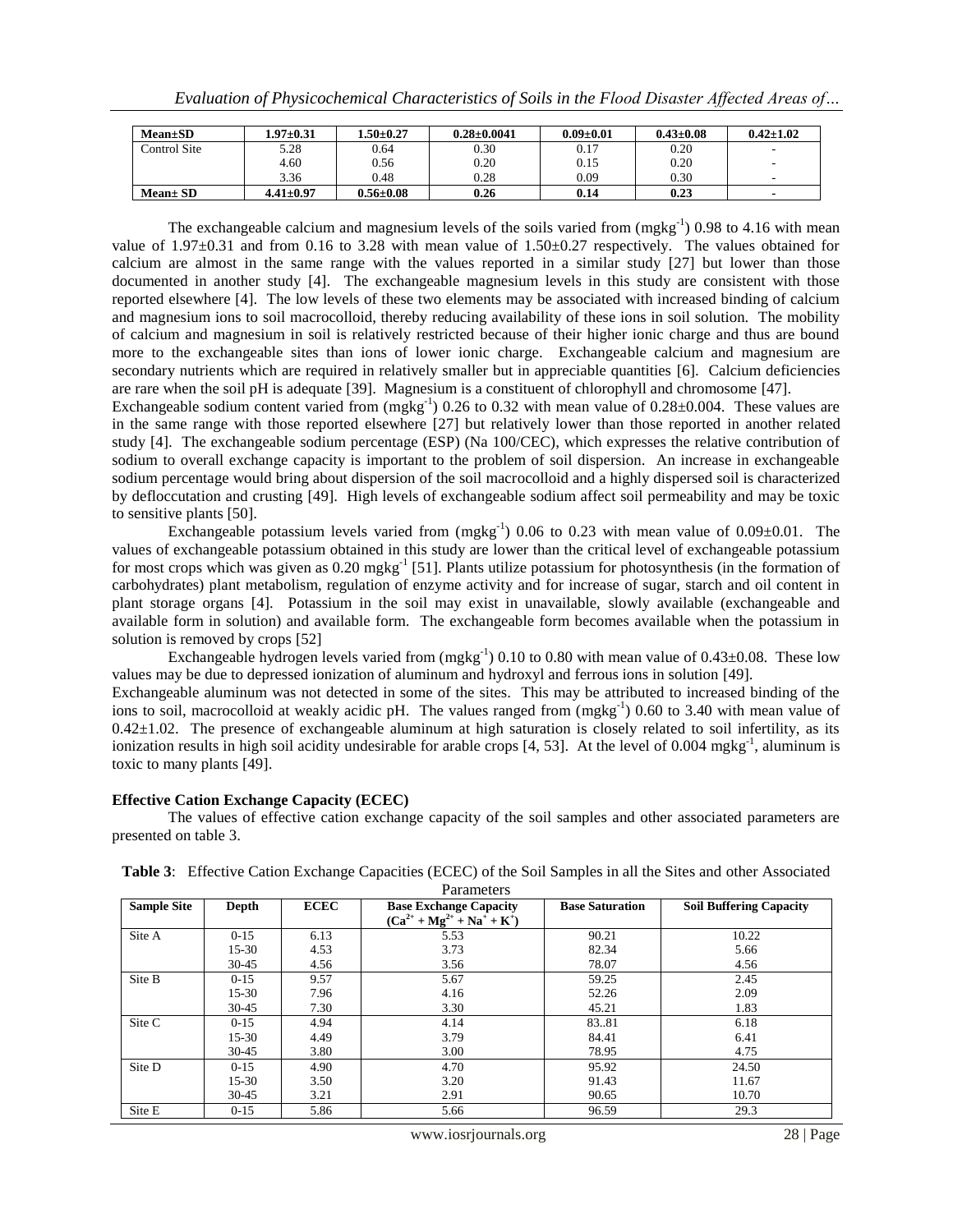| 5.32<br>$15 - 30$<br>$30 - 45$<br>3.59<br>5.83<br>$0 - 15$<br>4.55<br>$15 - 30$<br>3.33<br>$30 - 45$ | Site G | 2.59<br>4.23<br>2.75<br>2.33 | 72.14<br>72.56<br>60.44<br>69.97 | 3.59<br>3.64<br>2.53<br>3.33 |
|------------------------------------------------------------------------------------------------------|--------|------------------------------|----------------------------------|------------------------------|
|                                                                                                      |        |                              |                                  |                              |
|                                                                                                      |        |                              |                                  |                              |
|                                                                                                      |        |                              |                                  |                              |
|                                                                                                      |        | 3.82                         | 71.80                            | 2.35                         |
| 5.96<br>$0 - 15$                                                                                     | Site F | 4.56                         | 76.51                            | 4.26                         |
| $30 - 45$<br>4.17                                                                                    |        | 3.37                         | 80.82                            | 22.7<br>5.21                 |
|                                                                                                      |        | 4.54                         | $15 - 30$<br>4.34                | 95.59                        |

*Evaluation of Physicochemical Characteristics of Soils in the Flood Disaster Affected Areas of…*

The effective cation exchange capacity  $(Na^+, K^+, Ca^{2+}, Mg^{2+}, Al^{3+}, H^+)$  is a pH dependent parameter of soils which expresses the degree of chemical activity of adsorption sites [54, 55]. The effective cation exchange capacity values obtained in the soils from all the sites ranged from  $(mgkg^{-1})$  3.21 to 9.57 with mean value of 5.076  $\pm$  1.53. Similar values have been reported [47]. These values decrease with soil depth in all the sites which is similar to the observation in the trend obtained in cases of Total Organic Carbon and Total Nitrogen contents in this study. This trend in effective cation exchange capacity values compared with the same trend in organic matter contents (TOC and TN) corroborates the fact that soil organic matter has higher cation exchange values than all other soil constituents except vermiculite clays aluminium [23]. Surface and subsurface soil samples of the same soil can exhibit different capacities of heavy metal adsorption since the adsorption behaviour depends on the combination of soil properties (such as pH) and the specific characteristics of the metal [56]. The decrease of cation exchange capacity with decrease in depth implies that the top or surface soils have greater capacity to adsorb metals. Most plant nutrients exist as cations and uptake of such nutrients is mainly controlled by pH, cation exchange capacity and organic matter content of the soil.

Exchange capacity generally has higher levels of clay and organic matter. Cation exchange capacity is responsible for exchangeable cations such as  $Ca^{2+}$ ,  $Mg^{2+}$ ,  $Na^{+}$  and  $K^{+}$  which are readily available for plant uptake, and cations adsorbed to exchange, sites are more resistant to leaching or downward movement in soils with water [47].

# **Base Exchange Capacity**

The base exchange capacity values  $(Ca^{2+} + Mg^{2+} + Na^+ + K^+)$  varied from (mgkg<sup>-1</sup>) 2.33 to 5.67 with mean value of 3.87  $\pm$  0.21 while the percentage base saturation (Ca<sup>2+</sup>, Mg<sup>2+</sup>, Na<sup>+</sup>, K<sup>+</sup>) 100/ECEC values varied from 45.21 to 96.59 with mean value of  $77.57 \pm 5.83\%$ . Similar values have been reported [4].

# **Base Saturation**

The percentage base saturation expresses the relative contribution of the exchangeable bases to the overall exchange capacity and it is an important property of soil acidity useful for soil fertility evaluation because a high percentage base saturation implies desirable nutrient levels and low soil acidity. Since percentage base saturation means the amount of the cation exchange capacity not holding potential acidity, the mean value obtained in this study is consistent with the mean pH value observed.

# **Soil Buffering Capacity**

The soil buffering capacity (SBC)  $(Ca^{2+}, Mg^{2+}, Na^+, K^+/H^+, Al^{3+})$  obtained is the ratio of exchangeable acidity. The soil buffering capacity values of the soil samples varied from 1.83 to 24.50 with mean value of 7.99  $\pm$ 2.72. The values obtained in this study indicate a relatively low capacity of the soils to resist changes in pH.

# **IV. Conclusion**

The present study revealed that the natural flood disaster affected the physicochemical properties of the soil to some extent. The flood led to decrease in soil pH, phosphorus and nitrate as well as exchangeable calcium, potassium and effective cation exchange capacity (ECEC) and other associated parameters. It however, increased the exchangeable magnesium, sodium and exchangeable acidity (Hydrogen and Aluminum) while there was no appreciable change in Total Organic Carbon, Total Nitrogen and Sulphate contents. The overall implication of these results is that the flood increased the soil acidity, and decreased the capacity of the soil to adsorb metals but has no appreciable effects on contents of biodegradable and compostable materials.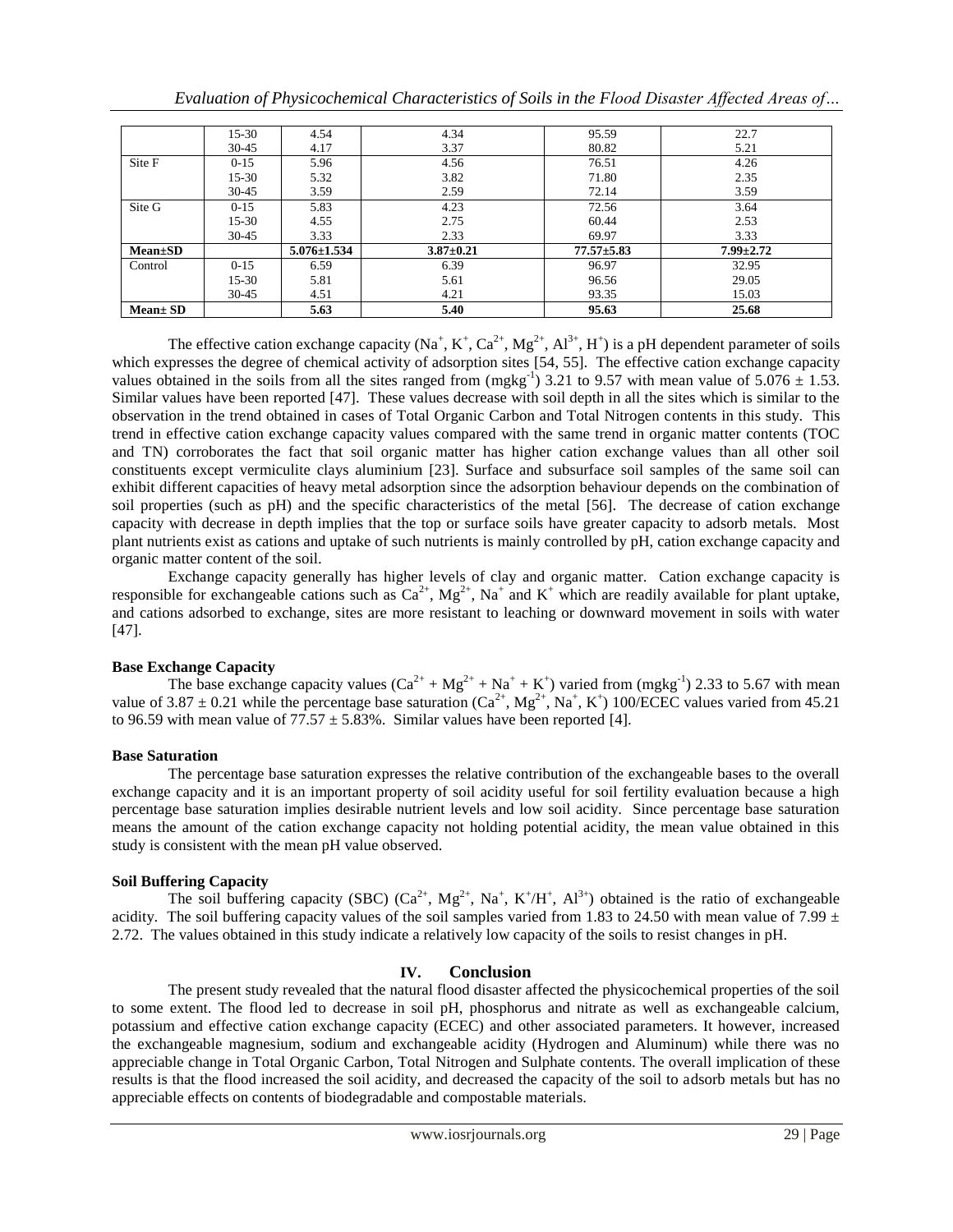Considering the overall after effects of the flood, it is thereby recommended that both State and Federal Governments should strongly discourage communities from settling within the flood plains. Buffer dams should be put in place to assist dams and the dredging of the Rivers Niger and Benue should be implemented without further delay.

#### **References**

- [1]. Etuonovbe, A.K. The Devastating Effect of Flooding in Nigeria. TSO 6J Hydrography and the Environment, Innocent Chirisa, Zimbabwe. FIG Working Week, 2011, P. 1-15.
- [2]. Ojigi, M.L., Abdulkadir, F.I. and Adeyoju, M.O. Geospatial Mapping and Analysis of the 2012 Flood Disaster In Central Parts of Nigeria. 8th National G/S Symposium, Dammam, Saudi Arabia, April 15-17, 2013.
- [3]. Rakesh, K., Rakesh, K.U., Kishan, S. and Brijesh, Y. Vertical Distribution of Physicochemical Properties under Different Topo Sequence in Soils of Jharkhand. Journal of Agricultural Physics, 2012 12(1) 63-69.
- [4]. Egharevba, F., Olite, M. and Osakwe, S.A. Studies on the Effect of Laundry Effluent on the Physicochemical Properties of Soils in Edo State of Nigeria. Discovery and Innovation, 2003 15(1), 11-16.
- [5]. Osakwe, S.A. Effect of Cassava Processing Mill Effluent on Physical and Chemical Properties of Soils in Abraka and Environs, Delta State, Nigeria. Chemistry and Material Research, 2012 2(7) 27-39.
- [6]. Tukura, B.W., Yahaya, M. and Madu, P.C. Evaluation of Physicochemical Properties of Irrigated Soils. Journal of Natural Sciences Research. 2013 3(9), 135-139.
- [7]. Ayodele, J.T. and Gaya, U.M. Chromium, Manganese and Zinc in Kano Municipality Street Dust. Journal of Chemical Society of Nigeria, 1998 23: 24-31.
- [8]. Boulding, J.R. Description and Sampling of Contaminated Soils. 2nd Edition, Lewis Publishers, 1994 New York, No. AID.
- [9]. Davey, B.J. and Conyers, M.K. Determining the pH of Acid Soils. Soil Science. 1988 146: 141-150.
- [10]. Nelson, D.W. and Sommers, L.E. Total Carbon, Organic Carbon and Organic Matter. Methods of Soil Analysis, Part 2, 2nd Edition In: Page, A.Z. et al (Ed.) A.S.A., SSSA, Madison, W. 1982 539-571.
- [11]. Bray, R.H. and Kurtz, L.T. Determination of Total Organic and Available Forms of Phosphorus in Soils. Soil Science, 1943 59: 39-45.
- [12]. Bouyoucos, G.J. Improved Hydrometer Method for Making Particle Size Analysis of Soils. Agronomy Journal. 1962 45: 464-465.
- [13]. Schollenberger, G.J. and Simons, R.H. Determination of Exchangeable Capacity and Exchangeable Bases in Soils. Soil Science. 1945 59: 13-25.
- [14]. Jackson, J.E. and Burton, G.W. An Evaluation of Granite Meal as a Source of Potassium for Coastal Bermuda Grass. Agronomy Journal, 1958 50: 307-308.
- [15]. ANON Analysis of Agricultural Materials. In: Ministry of Agriculture, Fishery and Food Reference Book 427, 1986 3rd Edition. HMSO London.
- [16]. Chopra, G. and Kanzar, C. Analytical Agricultural Chemistry. 2nd Edition Prentice Hall, India. 1988
- [17]. Onweremadu, E.U., Osiyi, G.E., Eshett, E.T., Okpara, C.C. and Ibeawuchi, I.I. Characterization of Owner Managed Farms of Abia and Imo States for Sustainable Crop Production in South-Eastern Nigeria. Journal of American Science 2007 3(1), 28-37.
- [18]. Oguntimehin, I. and Ipinmoroti, K. Profile of Heavy Metals from Automobile Workshops in Akure, Nigeria. Journal of Environmental Science and Technology, 2007 1-8.
- [19]. Okoye, G.O.B. and Agbo, K.E. Dispersion Pattern of Trace Metal in Soils Surrounding Solid Waste Dumpts in Nsukka. Journal of Chemical Society of Nigeria, 2011 36(2): 112-119.
- [20]. Osakwe, S.A. Assessment of Wood Processing Industries in Selected Parts of Delta State, Nigeria, on the Soils and Vegetation in their Vicinities. 10SR Journal of Applied Chemistry, 2013 3(3): 22-30.
- [21]. Mouvet, G. and Borg, A.C.M. Speciation including Adsorbed Species of Coppers, Lead, Nickel and Zinc on the Meuse Rivers. Water Research, 1983 6:641-649.
- [22]. Iyenger, S.S., Martons, D.C. and Miller, W.P. Distribution and Plant Availability of Soil Zinc Fractions. Soil Science American Journal, 1981 45: 731-739.
- [23]. Alloway, B.J. Bioavailability of Elements in Soil. Essentials of Medical Geology, Elsevier Inc. 2005 347-372.
- [24]. Tripathi, A. and Misra, D.R. A Study of Physicochemical Properties and Heavy Metals in Contaminated Soils of Municipal Waste Dumpsites at Allahabad, India. International Journal of Environmental Sciences, 2012 2(4) 2024-2033.
- [25]. Osenwoa, O.I. Effect of Abattoir Effluent on the Physical and Chemical Properties of Soils. Environmental Monitoring Assessment 1058-1064. 2009
- [26]. Tukura , B.W., Kagbu, J.A. and Gimba, G.E. Effects of pH and Total Organic Carbon (TOC) on distribution of trace metals in Kubannic dam sediments, Zaria, Nigeria. Science World Journal 2007, 2(3):1-6.
- [27]. Oviasogie., P. O. and Omornyi E. Levels of Heavy Metals and Physicochemical properties of soils in a foam manufacturing industry. Journal of Chemical Society of Nigeria. 32(1):102-106.2007.
- [28]. Isirimah, N.O. and Dickson, A. Soil Chemistry. In: Introductory Soil Chemistry and Biology for Agriculture and Biotechnology. Isirimah, N.O. (Ed.), 19-32. 2003
- [29]. Yun, O. Simulating Dynamic Load of Naturally Occuring Total Organic Carbon (TOC) from Watershed. Water Research. 2003 37:823- 832.
- [30]. Toboada, M.A. Soil Structural Behaviour of Flooded Soils. Lecture given at College of Soil Physics Trieste; 3rd 21st March, 2003.
- [31]. Morgan, P. and Watkinson, R.J. Hydrocarbon Degradation in Soils and Methods for Soil Biotreatment. CRC Critical Reviews. In Biolechnol. 1989 8(4): 305-330.
- [32]. Peng, J., Song, Y., Yuan, P., Qui, X. and Qui, G. The Remediation of Heavy Metals Contaminated Sediment. Journal of Hazardous Materials, 2009 0161:633-640.
- [33]. Rim-Rukeh, A. and Irerhievwie, G. Seasonal Variability of Nitrate Pollution In Drinking Water Resources in Niger Delta Area, Nigeria. Journal of Chemical Society of Nigeria. 2012 37: (2) 59-64.
- [34]. Fogel, S., Findlay, M., Kerr, J. and McMillen, S. Incorporation of Petroleum Hydrocarbon into Soil Organic Matter during Biodegradation: Bioremediation Journal, 1998 3: 233-239.